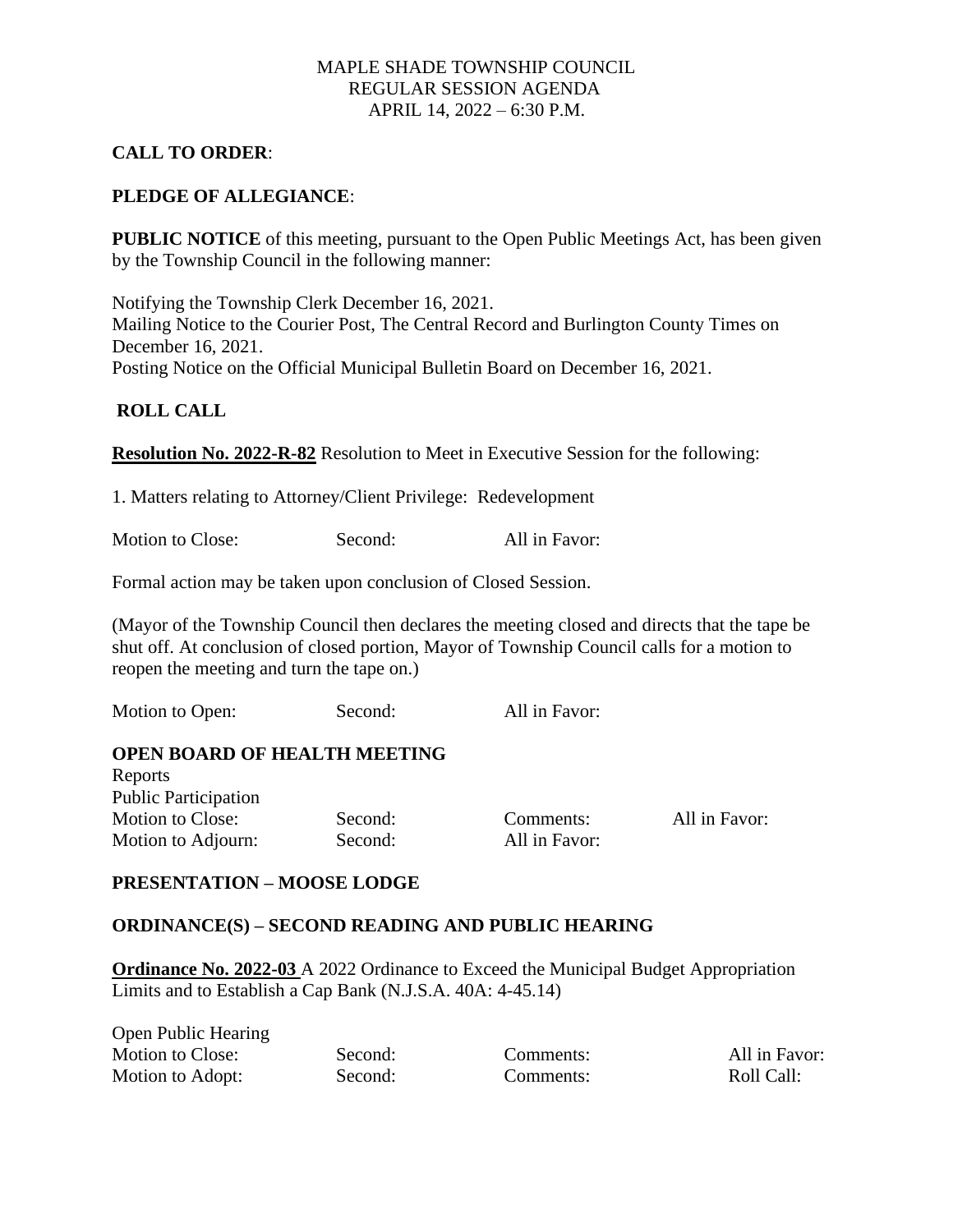# MAPLE SHADE TOWNSHIP COUNCIL REGULAR SESSION AGENDA APRIL 14, 2022 – 6:30 P.M.

**Ordinance No. 2022-04** An Ordinance of the Township of Maple Shade, County of Burlington, State of New Jersey Amending Chapter 114, Article III of the Township Code Regarding Licensing of Motel and Temporary Housing Accommodations

| <b>Open Public Hearing</b> |         |           |               |
|----------------------------|---------|-----------|---------------|
| Motion to Close:           | Second: | Comments: | All in Favor: |
| Motion to Adopt:           | Second: | Comments: | Roll Call:    |

**Ordinance No. 2022-05** An Ordinance of the Township of Maple Shade, County of Burlington, State of New Jersey Amending Chapter 68 of the Township Code Regarding Bingo and Games of Chance Regulations

Open Public Hearing Motion to Close: Second: Comments: All in Favor: Motion to Adopt: Second: Comments: Roll Call:

**PUBLIC PORTION (for Consent Agenda Items)** Motion to Close: Second: All in Favor:

### **CONSENT AGENDA**

**Resolution No. 2022-R-83** Amend Contract for Lenola Pump Station Replacement with Booth Mechanical and Approve Final Change Order in the Amount of \$10,643.10

**Resolution No. 2022-R-84** Authorize the Sale of Surplus Property Through On-Line Auction

**Resolution No. 2022-R-85** Resolution Authorizing the Award of a Non-Fair and Open Contract to Midlantic Fire, LLC for the Installation of Hood Suppression Systems at Various Municipal Concession Stands

**Resolution No. 2022-R-86** Award Contract for I & I Reduction in Euclid Pump Station Flow Region to Standard Pipe Services, LLC, 567 Walther Road, Newark, DE (19702) in the Amount of \$424,480.00 Representing Bid Items 1-14

**Resolution No. 2022-R-87** Award Contract for Water & Sewer Improvements for South Lippincott Avenue to South State, Inc., 202 Reeves Road, Bridgeton, NJ (08302) in the Total Amount of \$283,693.00 Representing Bid Items 1-13 and Alternate Bid No. 1

**Resolution No. 2022-R-88** Authorize Engineering Services to Remington & Vernick for Main Street Water Plant Filter Valve Replacement in an Amount not to Exceed \$24,800.00

**Resolution No. 2022-R-89** Authorize Engineering Services to Remington & Vernick for Wastewater Conveyance Improvements on Frederick Avenue in an Amount not to Exceed \$37,750.00